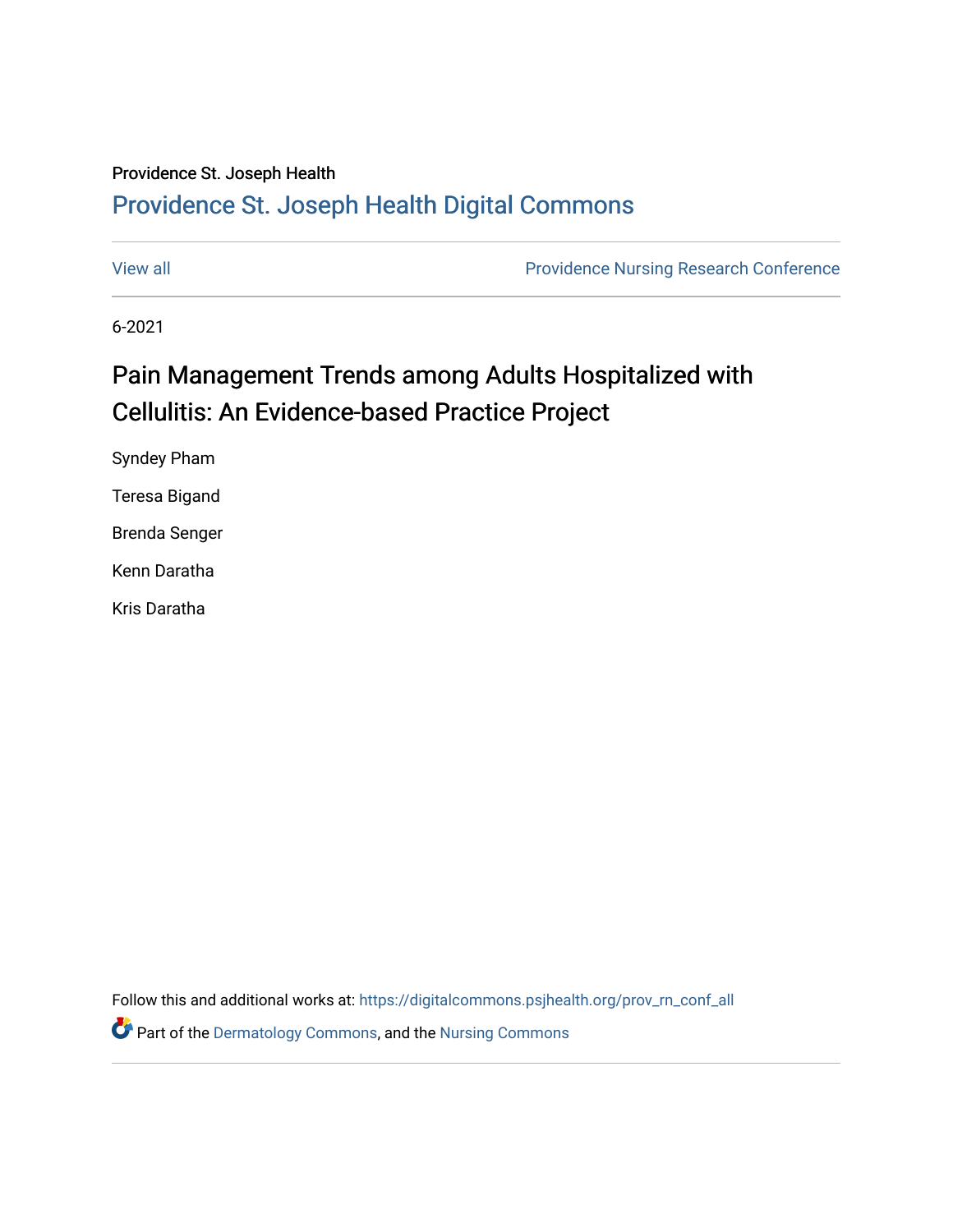## Pain Management Trends Among Adults Hospitalized with Cellulitis: An Evidence-Based Practice Project

**Sydney Pham BSN, RN Teresa Bigand PhD, RN Brenda Senger, PhD, RN Kenneth Daratha, PhD Kris Daratha, MS**

1

**June 14, 2021**

**ROVIDENCE** Sacred Heart Medical Center Sacred Heart Children's Hospital

**Holy Family Hospital**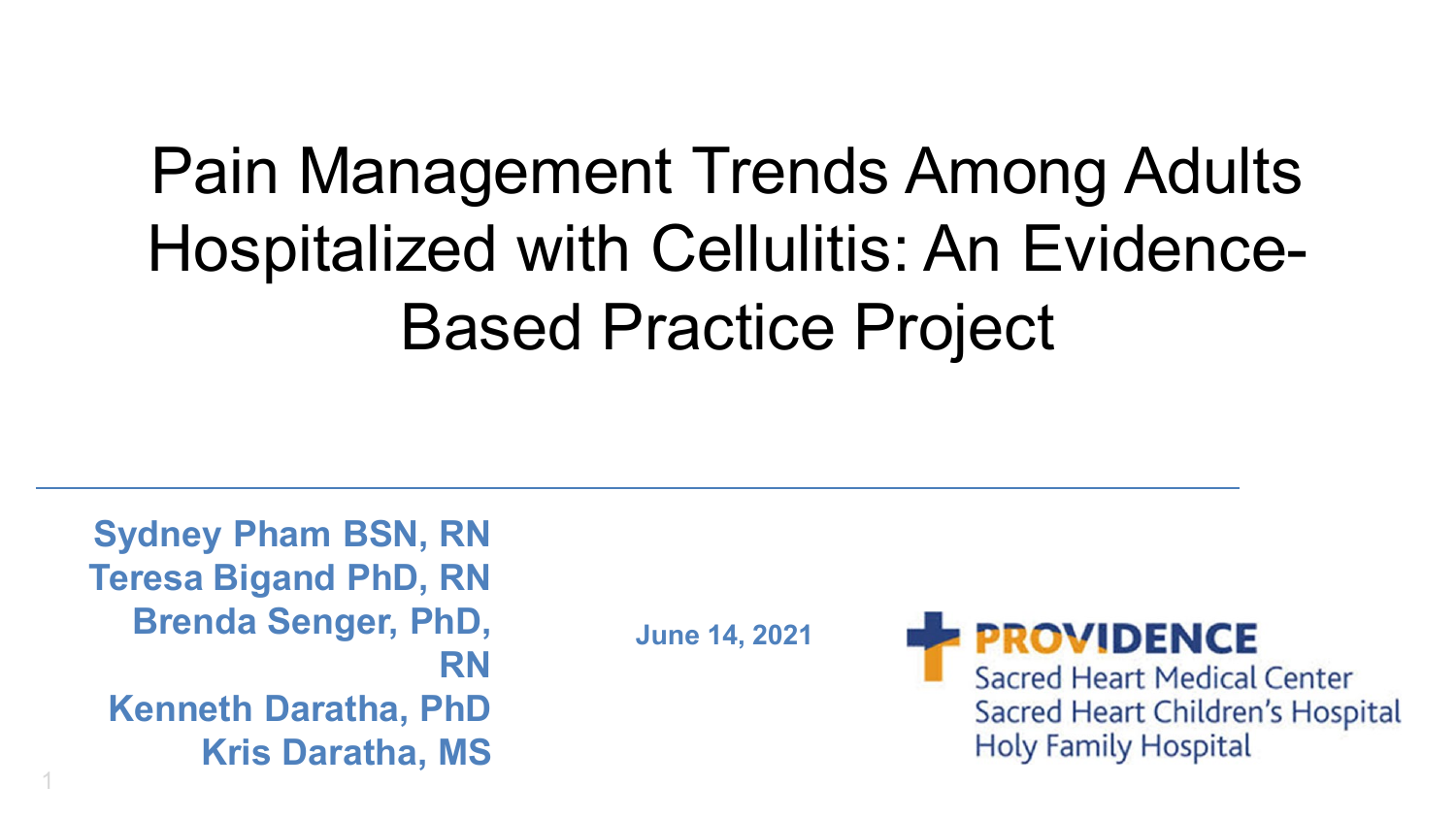## **Cellulitis and Pain**

- Pain is most common reason why someone comes to the hospital
- Model population
	- Medical, not surgical
	- Not traumatic
	- Similar kind of pain experienced
- Goals of care to alleviate pain

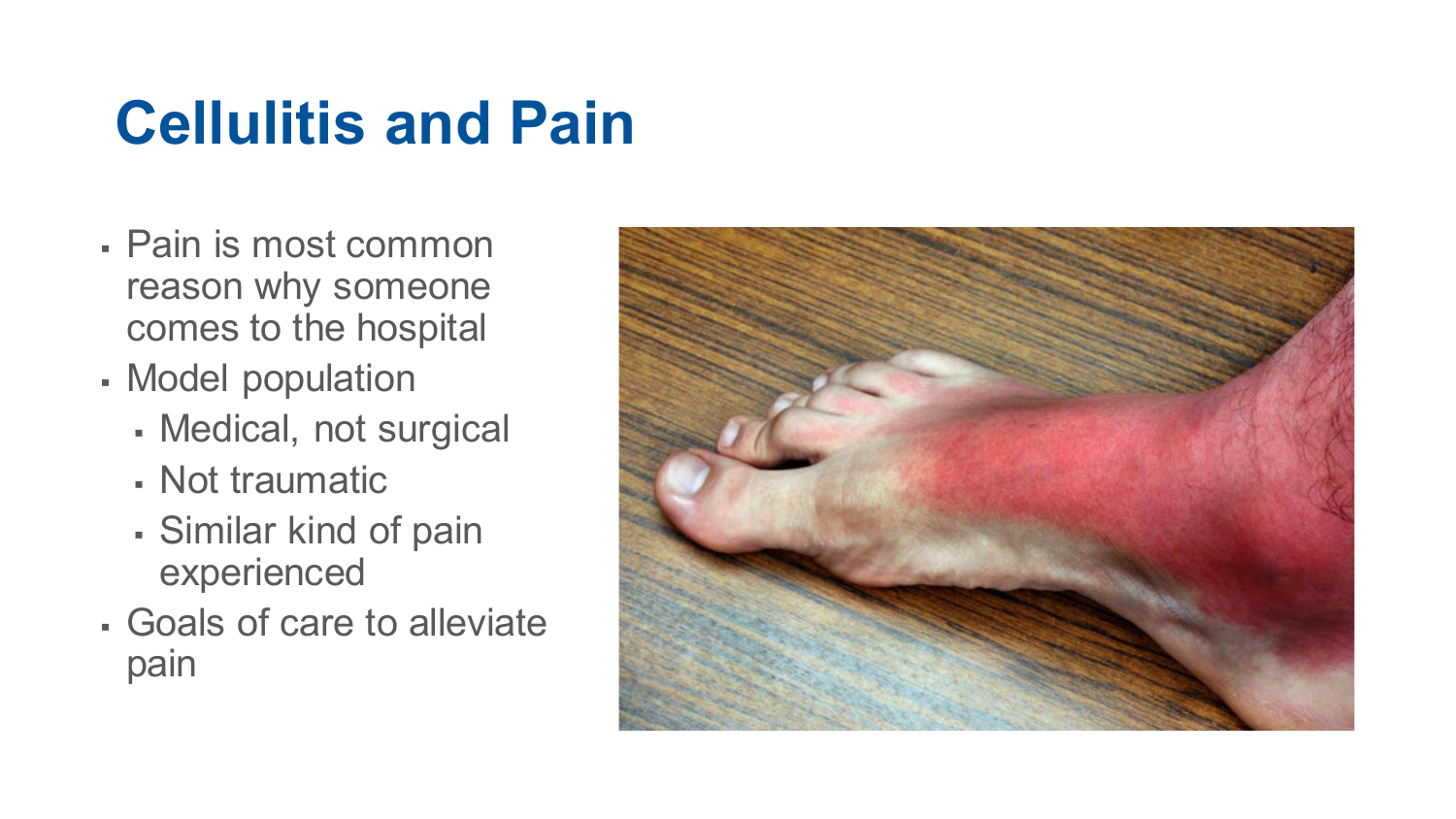

#### **Cellulitis**

- Painful skin Infection
- Affects 2.5-3.5 million adults
- **Problem**
	- Opioids are commonly prescribed
	- Can be managed with non-opioid
	- Contributes to opioid epidemic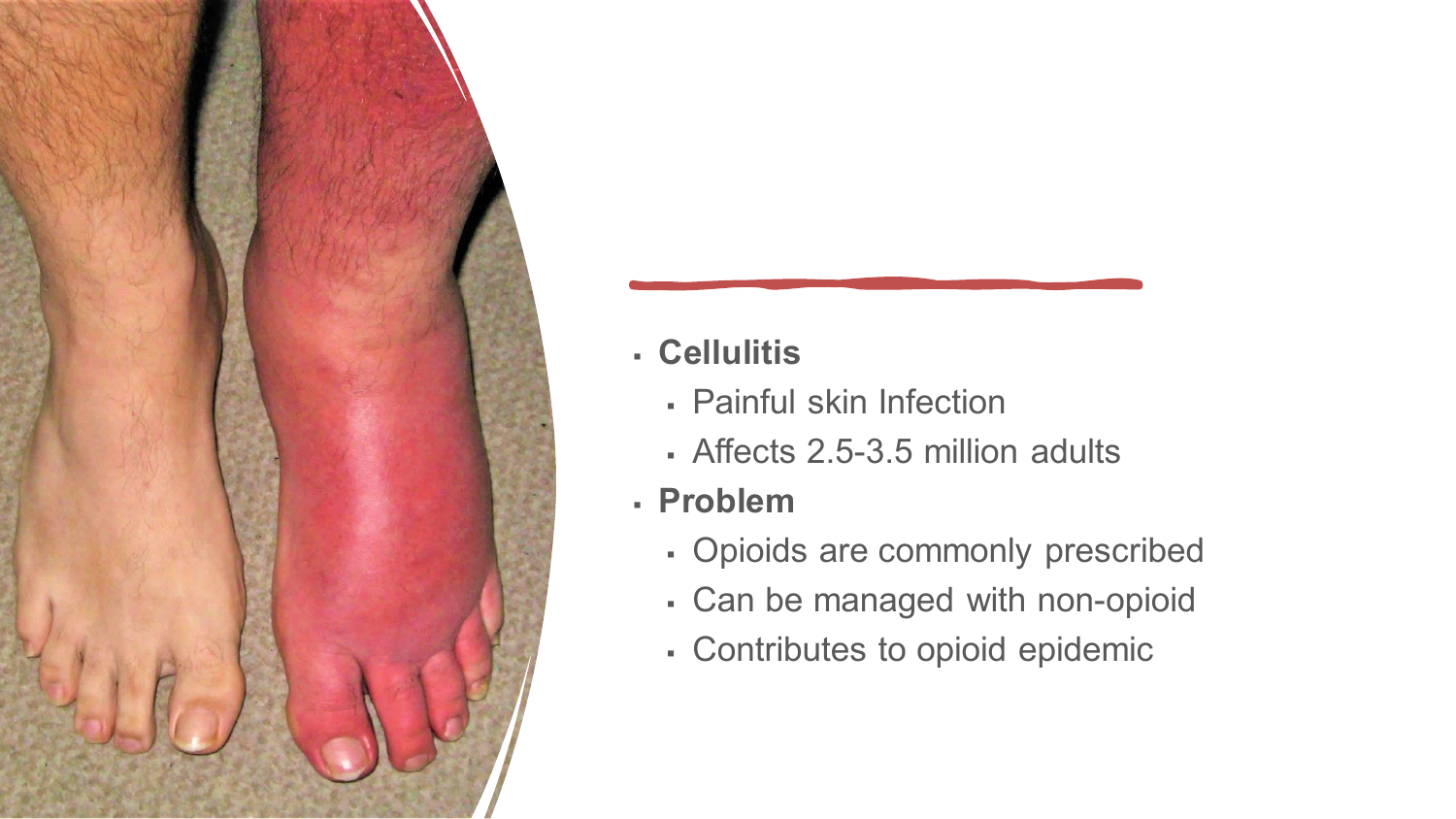### **PICOT Question**

Among patients hospitalized at two acute care hospitals in the Pacific Northwest for cellulitis, how have analgesic administration practices evolved between the years 2014- 2020?

**Objectives** Describe evolving opioid and non-opioid prescribing practices

> Characterize patients who receive an opioid medication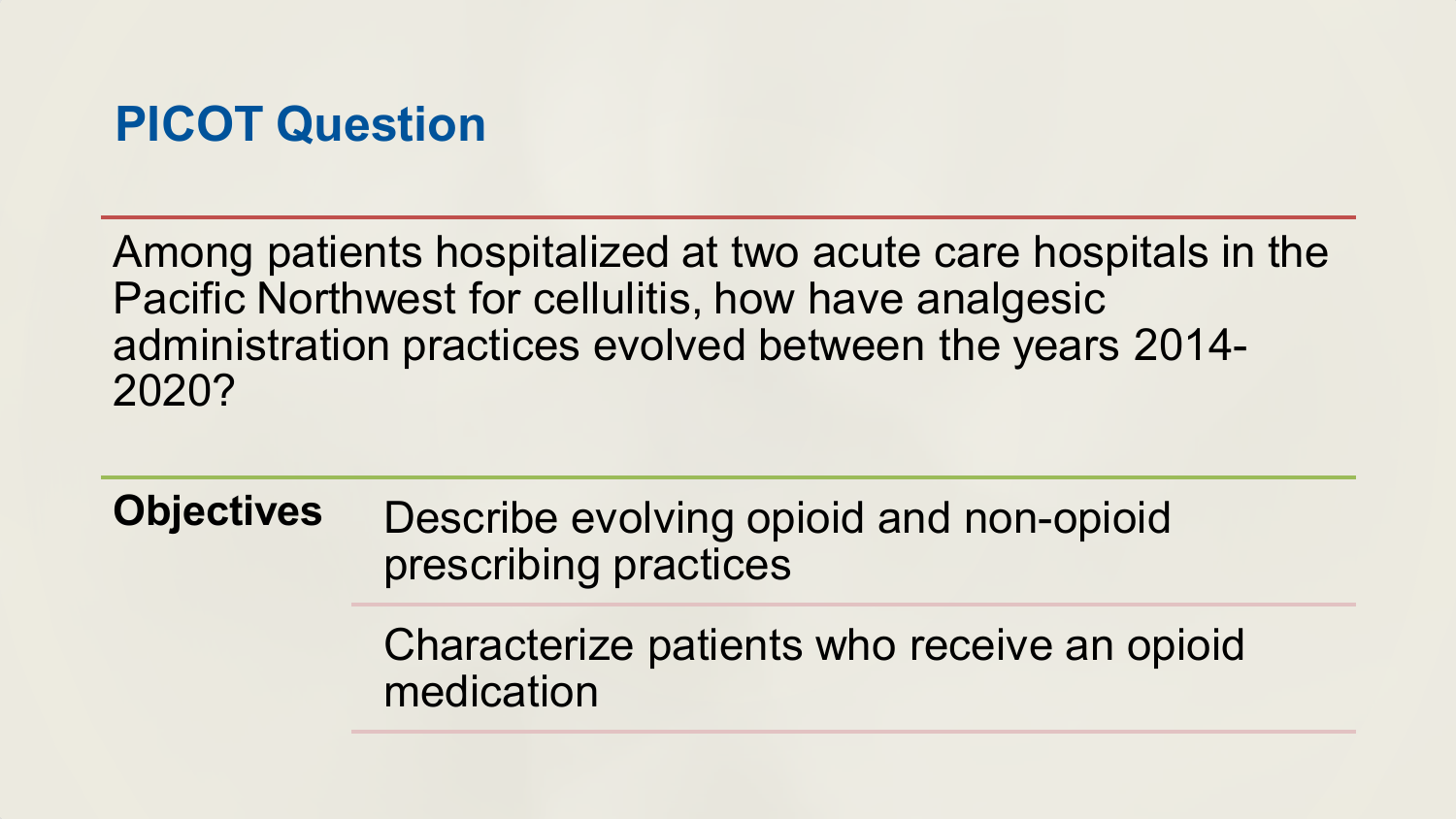## **Opioid Stewardship**

- The Joint Commission 5th vital sign (2001)
- Between 2016-2018, efforts implemented to enhance opioid stewardship



#### Figure 1. Opioid Prescriptions Dispensed by U.S. Retail Pharmacies, 1991-2013.

#### **Changes to the Standards and Examples of Implementation**

In response to safety concerns and the misinterpretation of the Examples of Implementation, The Joint Commission made multiple changes to the standards and Examples of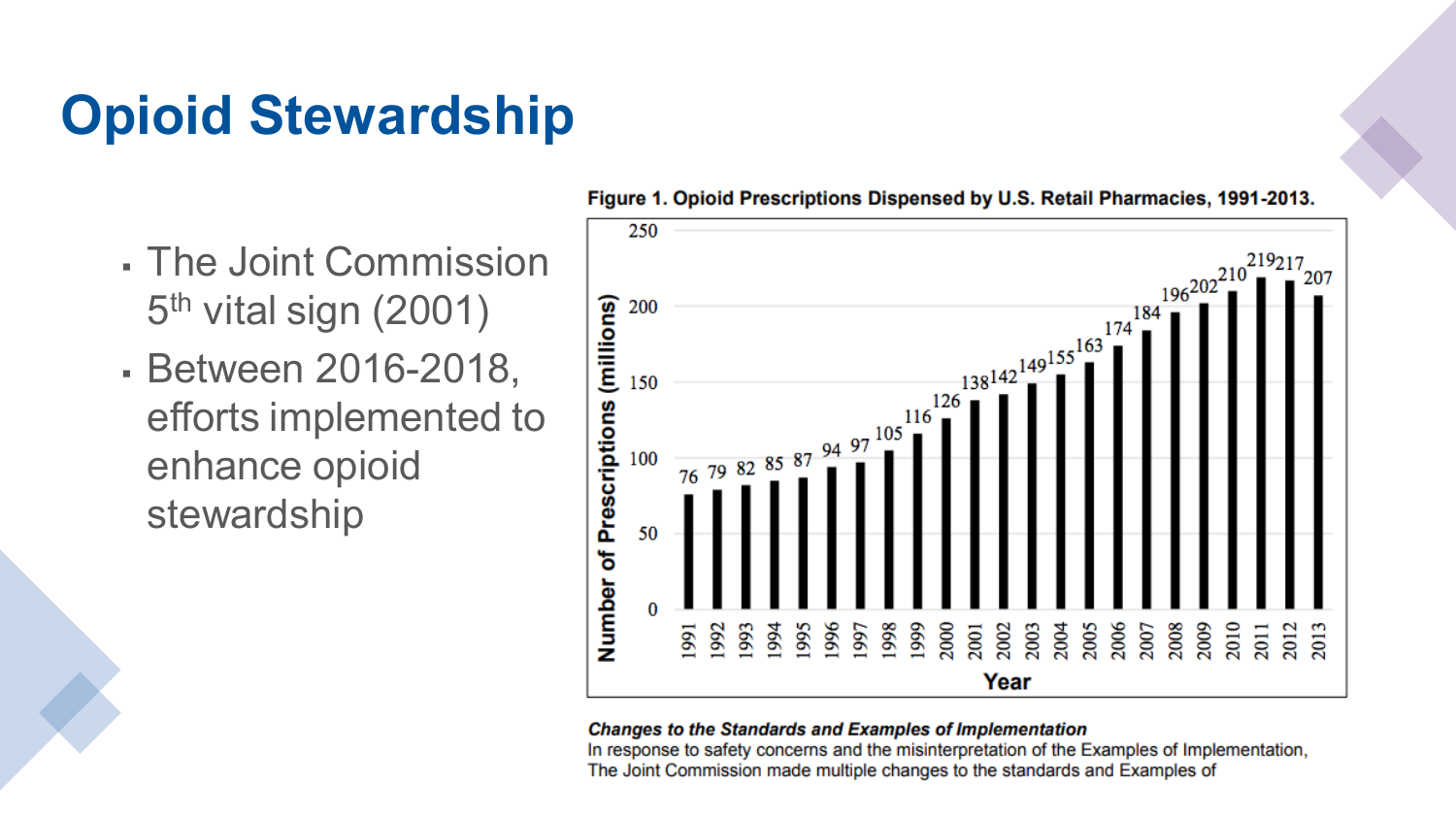## **Society of Hospital Medicine Guidelines**

- Published in 2018
- Specific to inpatient acute pain
- 16 recommendations
	- Whether to use opioids
	- How to improve the safety of opioid use
	- How to improve the safety of prescribing opioids at discharge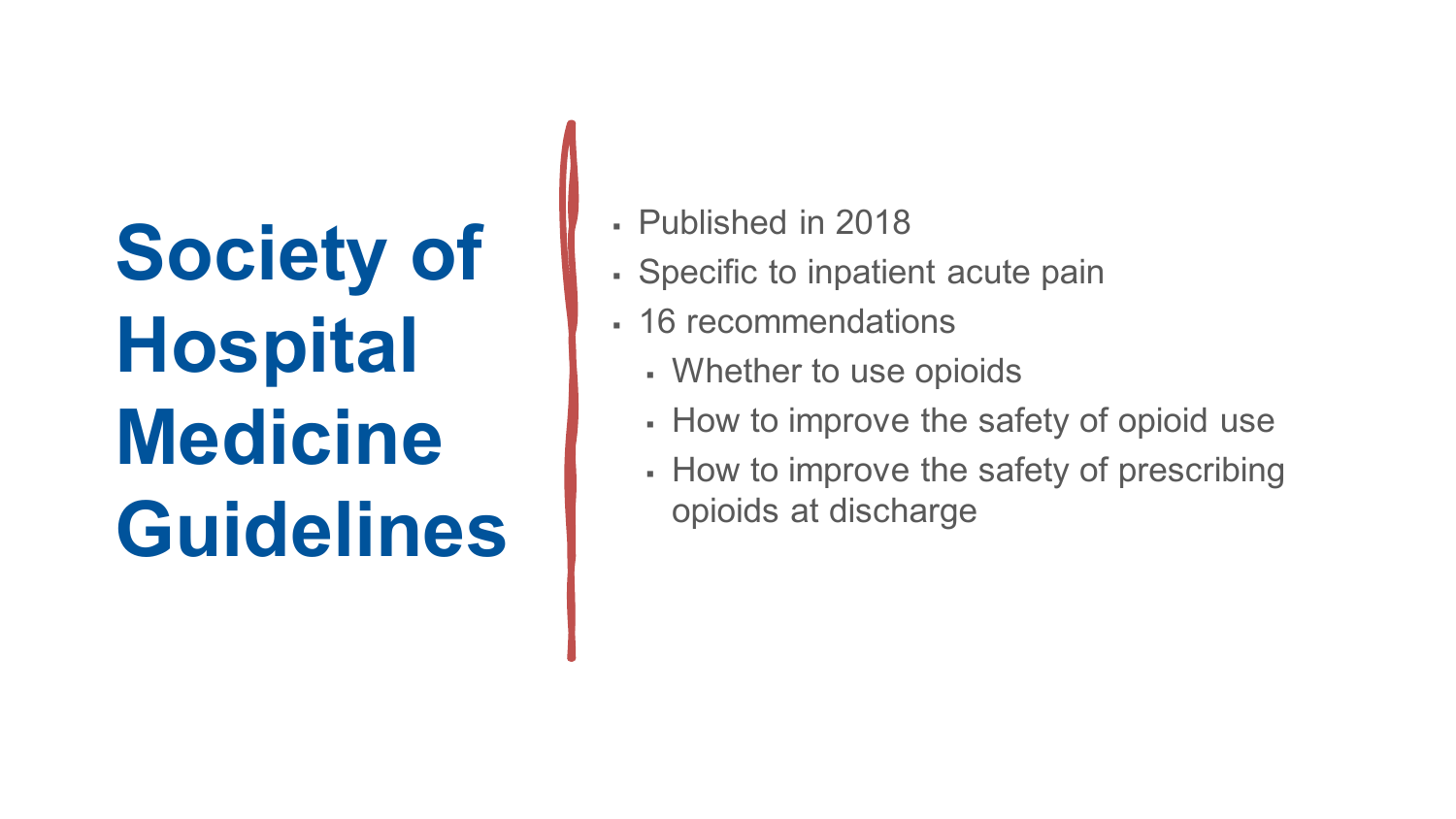## **Clinical Practice Guidelines**

- Society of Hospital Medicine **Guidelines** 
	- *That clinicians limit the use of opioids to patients with 1) severe pain or 2) moderate pain that has not responded to nonopioid therapy, or where nonopioid therapy is contraindicated or anticipated to be ineffective.*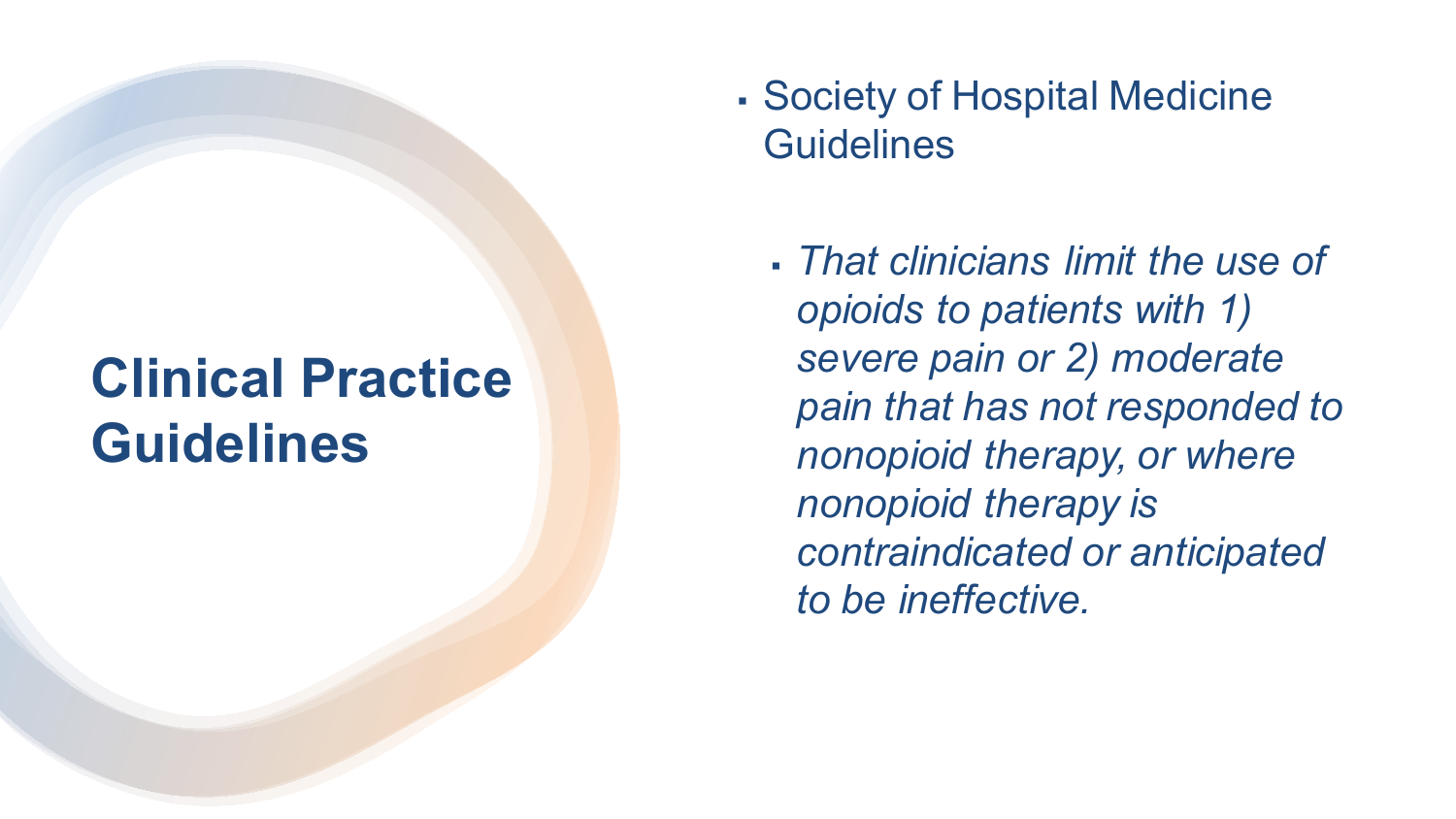### **Practice Gap**

#### **What We Know**

• There is no difference in pain management among adults with non-surgical, nontraumatic extremity pain when treated with opioid compared to nonopioid medications

#### **Practice Recommendations**

• Guidelines suggesting how to prescribe

#### What we **did not**  know

- The evolving practices and alignment with the practice guidelines
- Gap in practice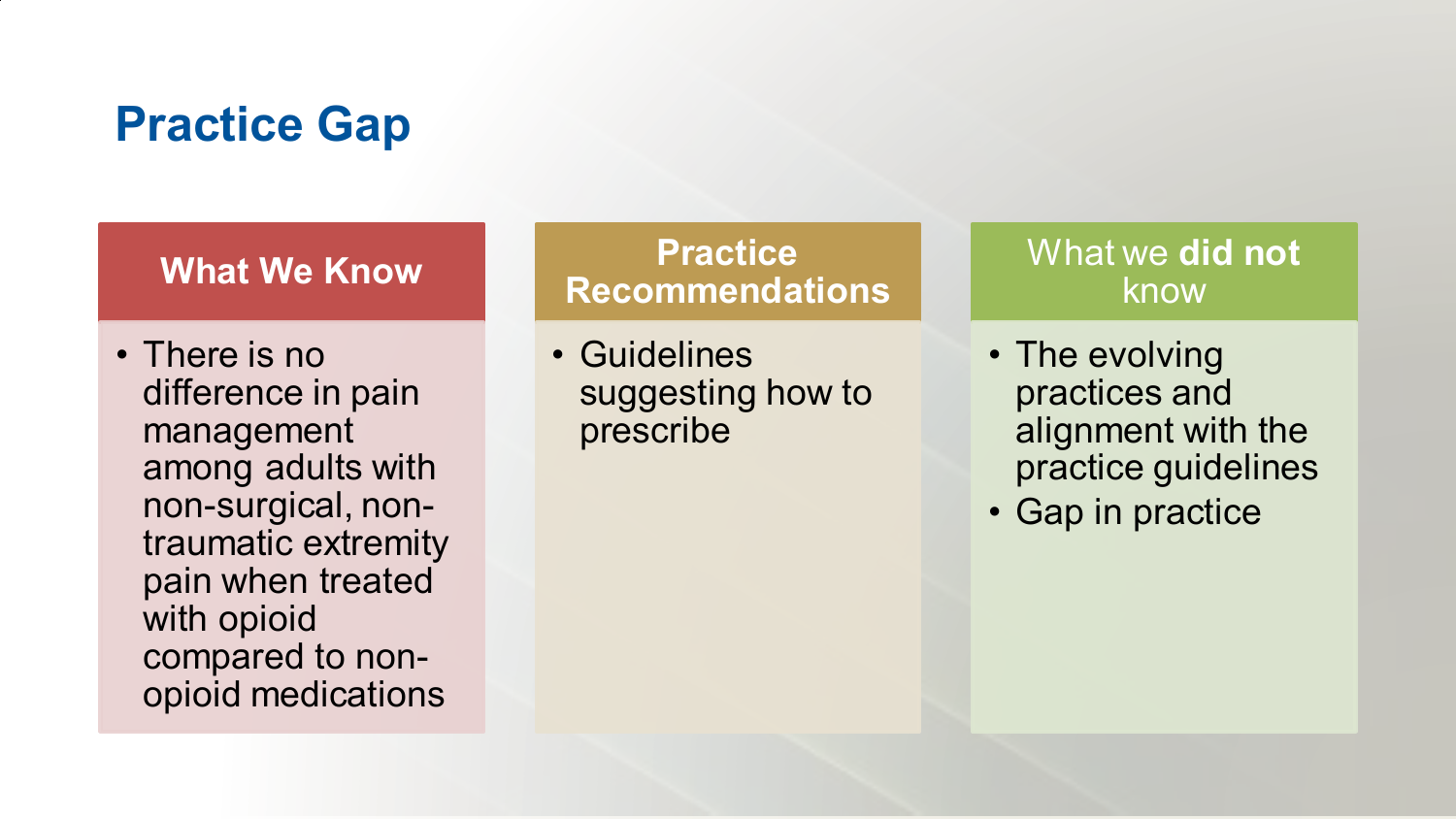## **USCF Symptom Management Model**



Gender, hx of chronic pain, diabetes, hx of substance use disorder, BMI, age, primary or secondary diagnosis of cellulitis

#### **Symptom Experience**

Pain scores

**Hospital** Hospital Year Administration of opioid Administration of non-opioid

#### **Environment**

#### **Outcomes**

Pain relief, rate of prescriptions, and factors influencing prescriptions

**Components of Symptom Management Strategies**

> Opioid or non-opioid medications

#### **Health and**

#### **Illness**

Pre-hospital opioid prescription, history of chronic pain, history of diabetes, history of substance use disorder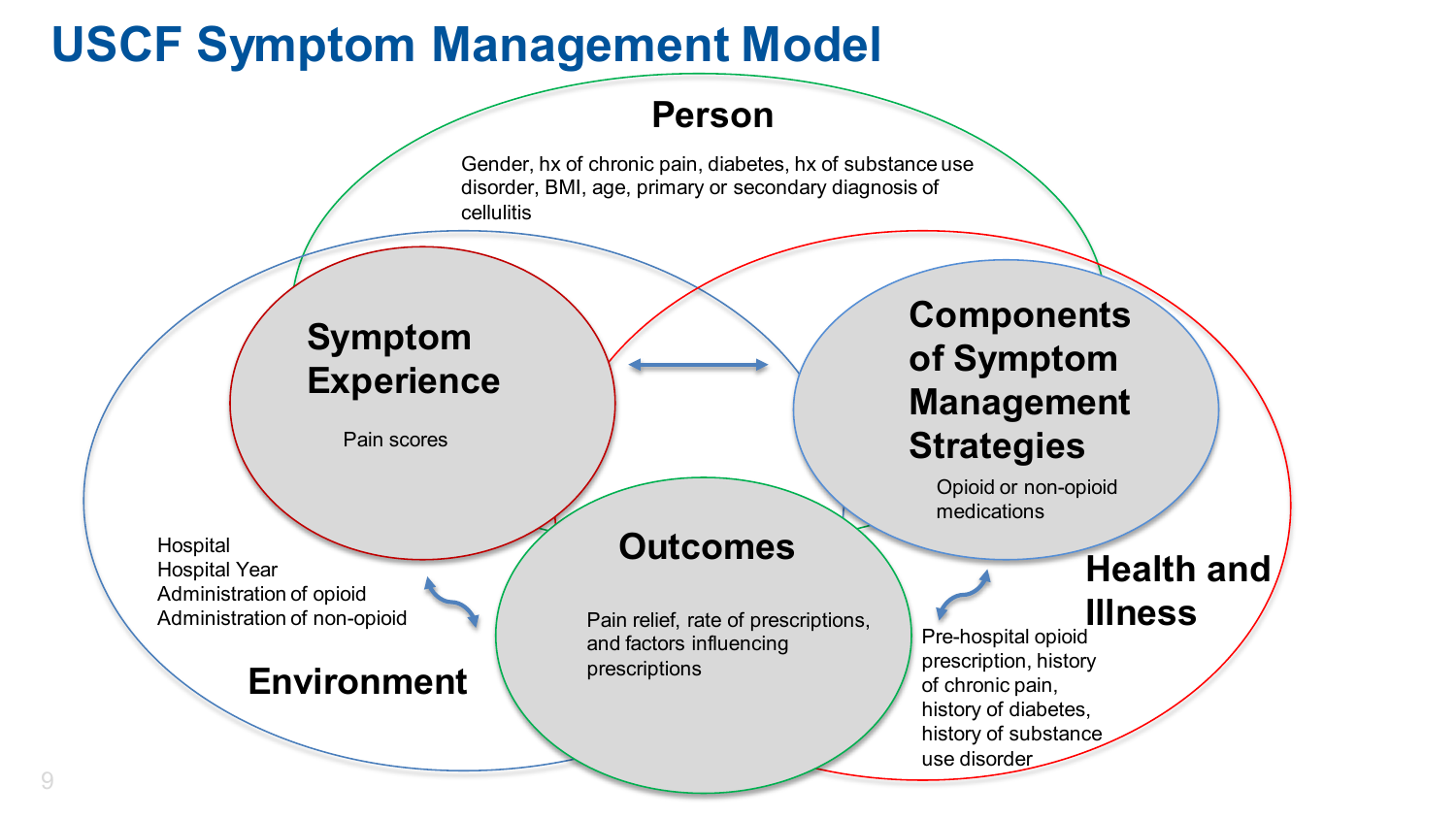## **Methods**

Observational descriptive design

Retrospective, de-identified data, extracted from the electronic health record

#### Inclusion criteria:

- I Inpatient admission for primary or secondary reason cellulitis from January 2014 until December 31, 2020;
- Age 18 years or older at time of hospitalization admission;
- Inpatient length of stay between 24 hours and one week
- 4,523 records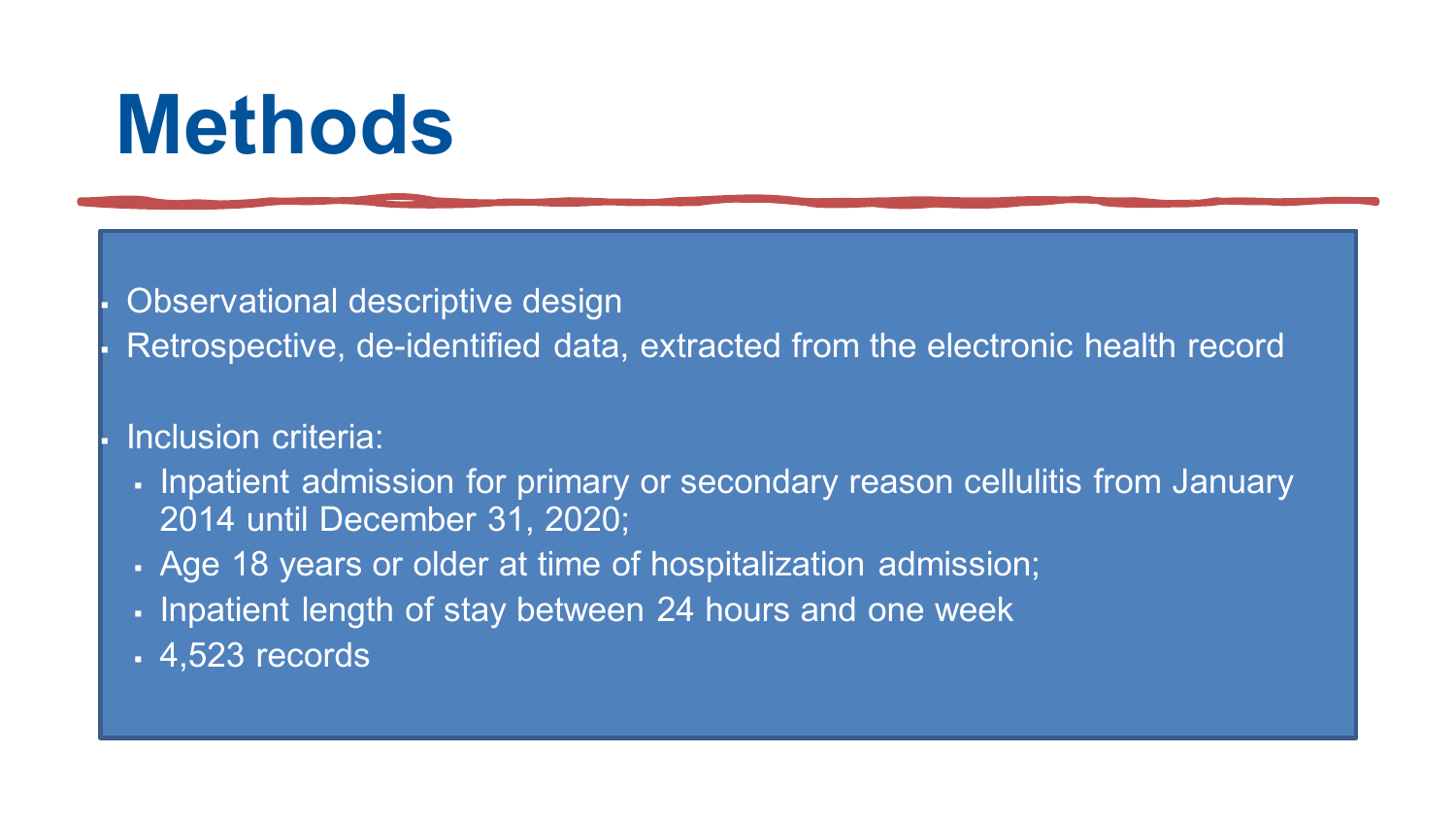## **Aim 1**

1. Describe the sample of patients hospitalized with cellulitis at two acute care hospitals in the Pacific Northwest from 2014-2020. Examine differences in characteristics for patients receiving opioid and not receiving opioid medications in the treatment of pain during hospitalization

- Analytical plan
	- Descriptive statistics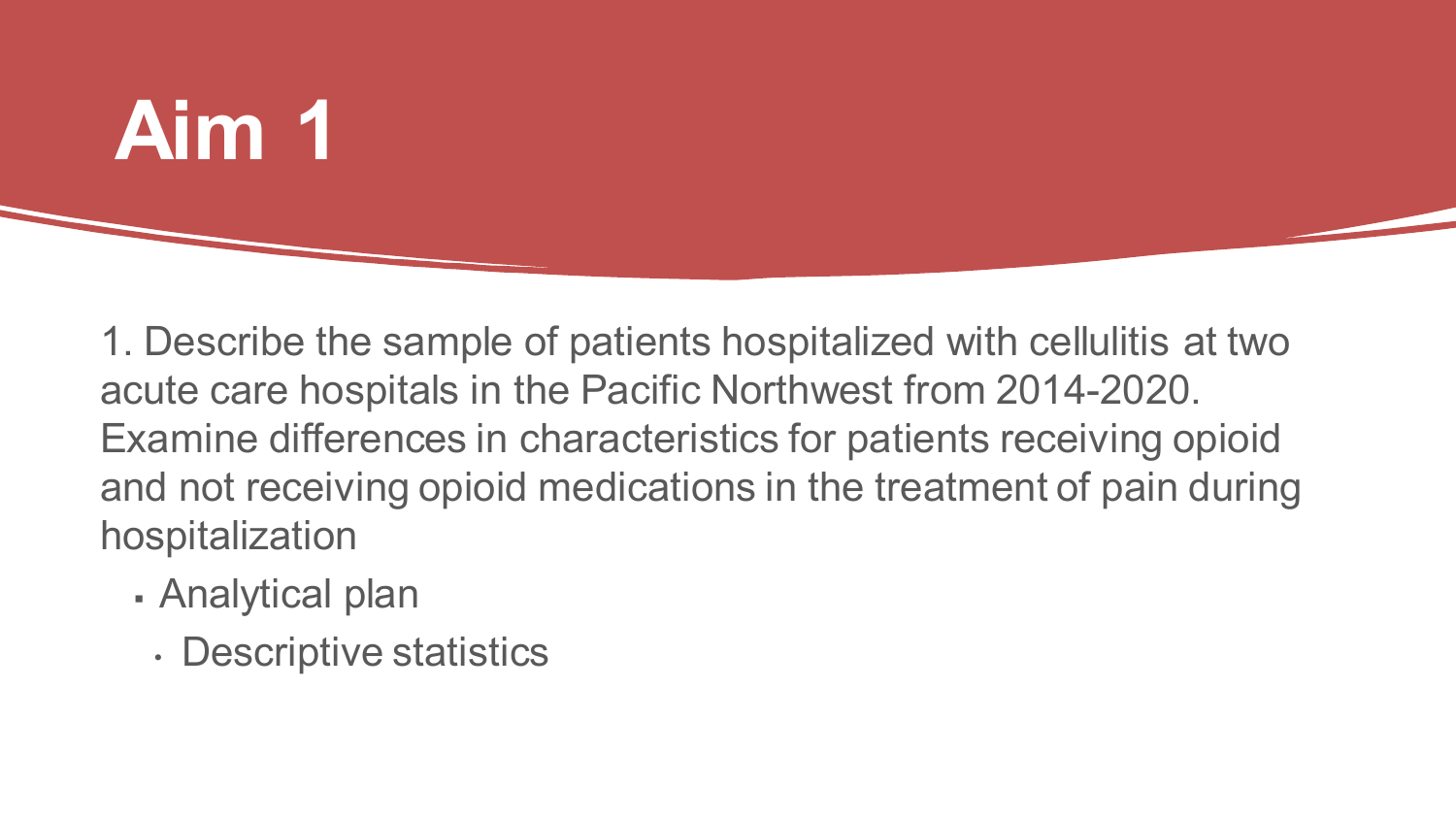

Analytical plan

**Aim 2** 

Descriptive report of proportions for each year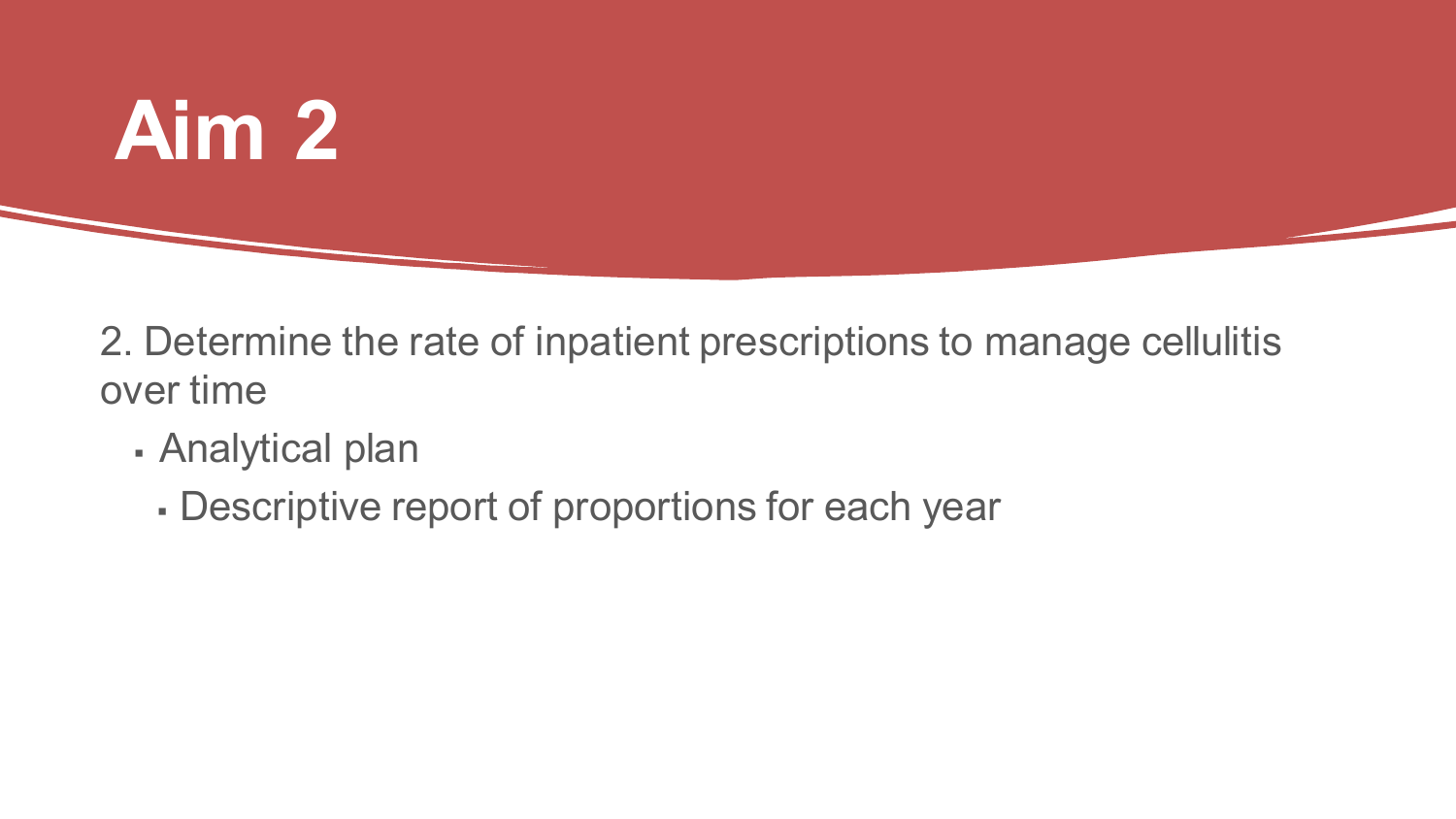### **Results**

- Rate of opioid administration significantly decreased
- Non-opioid administration rates were stable over time

#### Rate of Inpatient Analgesic Administration over Time

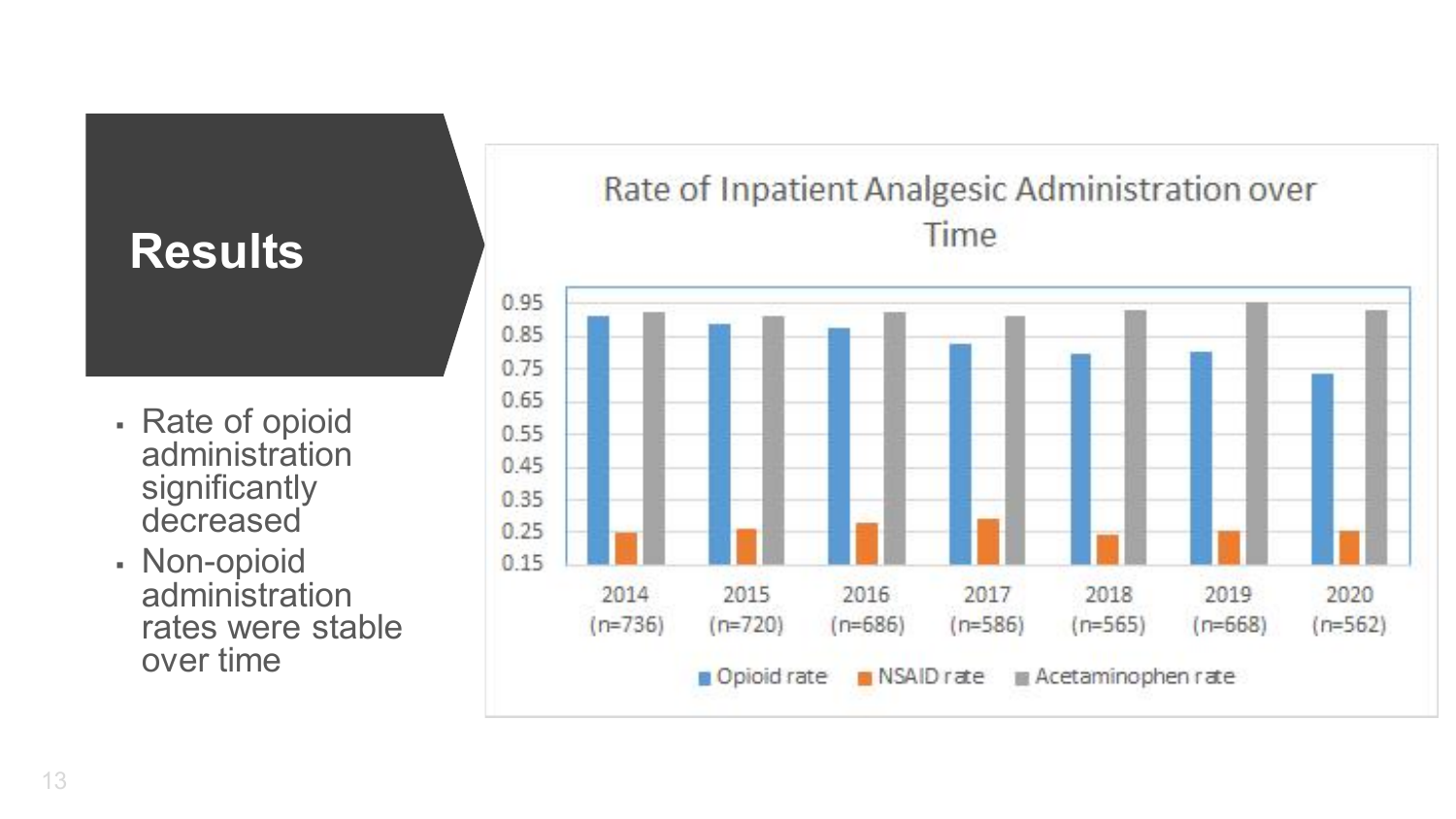## **Mean Sample Characteristics (N = 4,523)**

| <b>Sample Characteristics</b> | <b>Inpatient</b><br>Opioid Yes Opioid No<br>$(N=3794)$<br><b>Mean±SD</b> | <b>Inpatient</b><br>$(N=729)$<br><b>Mean±SD</b> | p-value |
|-------------------------------|--------------------------------------------------------------------------|-------------------------------------------------|---------|
| Age (years)                   | 57.6±17.4                                                                | $62.9 \pm 18.6$                                 | < 0.001 |
| <b>Length of stay (hours)</b> | $90.9 \pm 36.3$                                                          | 75.6±38.2                                       | < 0.001 |
| Pain on admit*                | $6.2 \pm 3.2$                                                            | $3.5 \pm 3.2$                                   | < 0.001 |
| Pain on discharge**           | $4.6 \pm 2.8$                                                            | $2.6 \pm 2.7$                                   | < 0.001 |

\*missing n=186 cases \*\*missing n=249 cases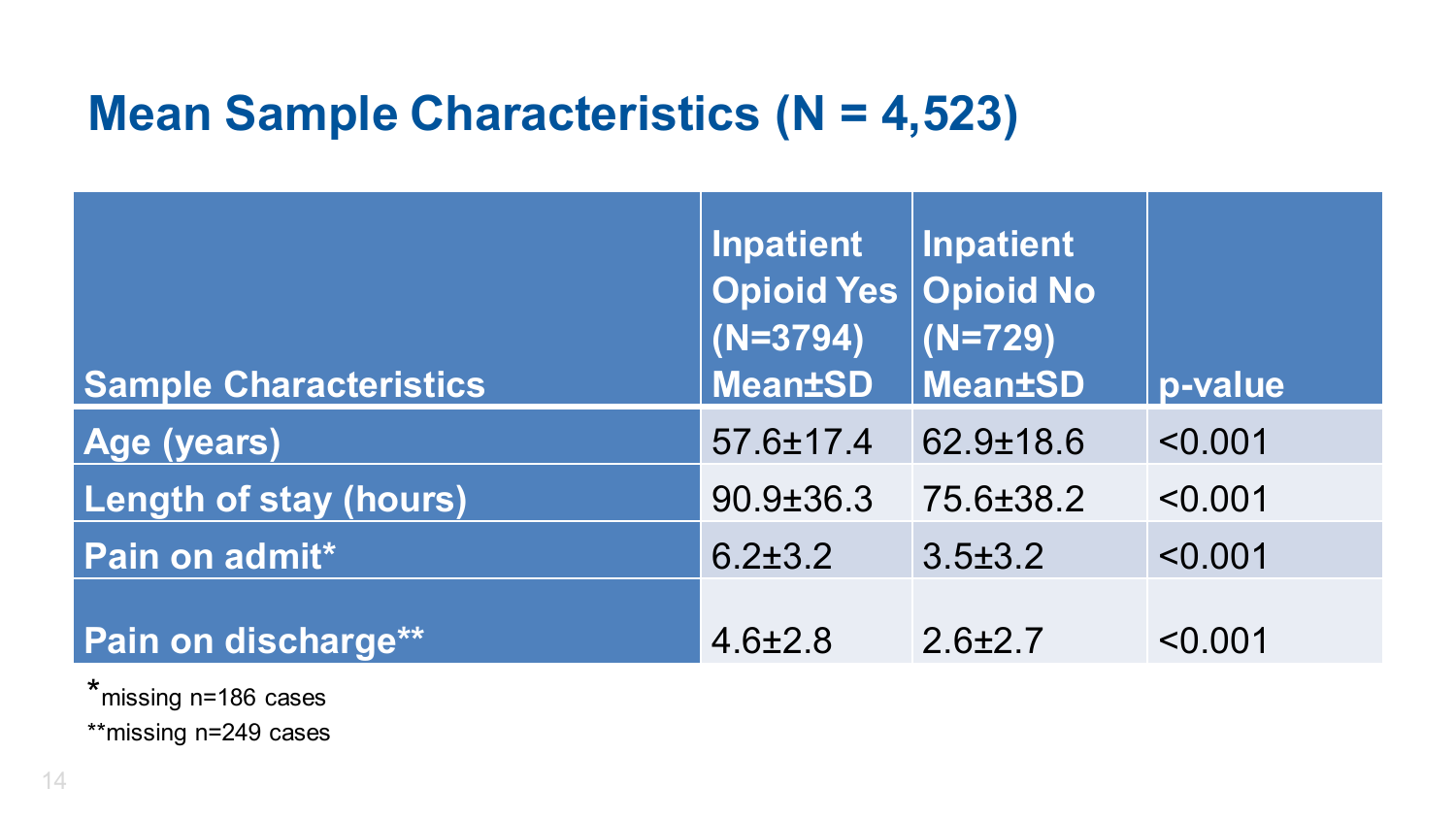## **Frequency Sample Characteristics (N = 4,523)**

|                                | <b>Inpatient Opioid Yes</b> | <b>Inpatient Opioid No (N=729)</b> |                |
|--------------------------------|-----------------------------|------------------------------------|----------------|
| <b>Sample Characteristics</b>  | $(N=3794) n\frac{9}{6}$     | $ n\binom{0}{0}$                   | <b>P-value</b> |
| <b>Chronic pain</b>            |                             |                                    |                |
| <b>Yes</b>                     | 550 (14%)                   | 65 (9%)                            | < 0.001        |
| <b>No</b>                      | 3244 (86%)                  | 664 (91%)                          |                |
| <b>Pre-hospital opioid use</b> |                             |                                    |                |
| <b>Yes</b>                     | 1252 (33%)                  | 64 (9%)                            | < 0.001        |
| <b>No</b>                      | 2542 (67%)                  | 665 (91%)                          |                |
| <b>Substance use disorder</b>  |                             |                                    |                |
| <b>Yes</b>                     | 863 (23%)                   | 112 (15%)                          | < 0.001        |
| <b>No</b>                      | 2931 (77%)                  | 617 (85%)                          |                |
| <b>Average pain severity</b>   |                             |                                    |                |
| No pain (0)                    | 76 (2%)                     | 96 (13%)                           | < 0.001        |
| Mild pain $(0-3)$              | 401 (11%)                   | 223 (31%)                          |                |
| <b>Moderate pain (3-6)</b>     | 1751 (46%)                  | 205 (28%)                          |                |
| Severe pain (>6)               | 1452 (38%)                  | 70 (10%)                           |                |
| <b>Missing</b>                 | 114(3%)                     | 135 (18%)                          |                |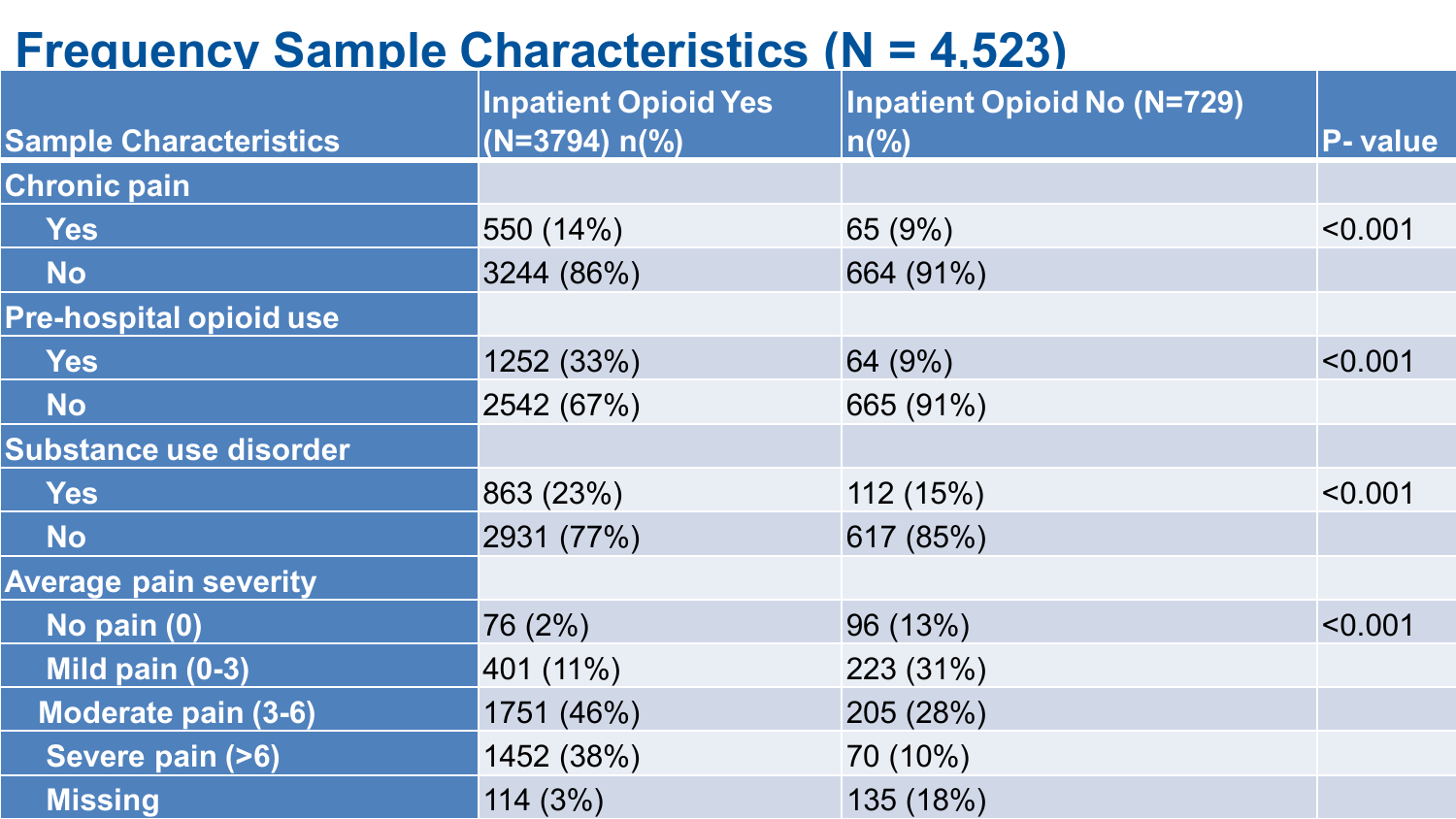### **Discussion**

- Rates of opioid prescriptions decreased each year
- Almost all participants received an opioid
- Many differences emerged between groups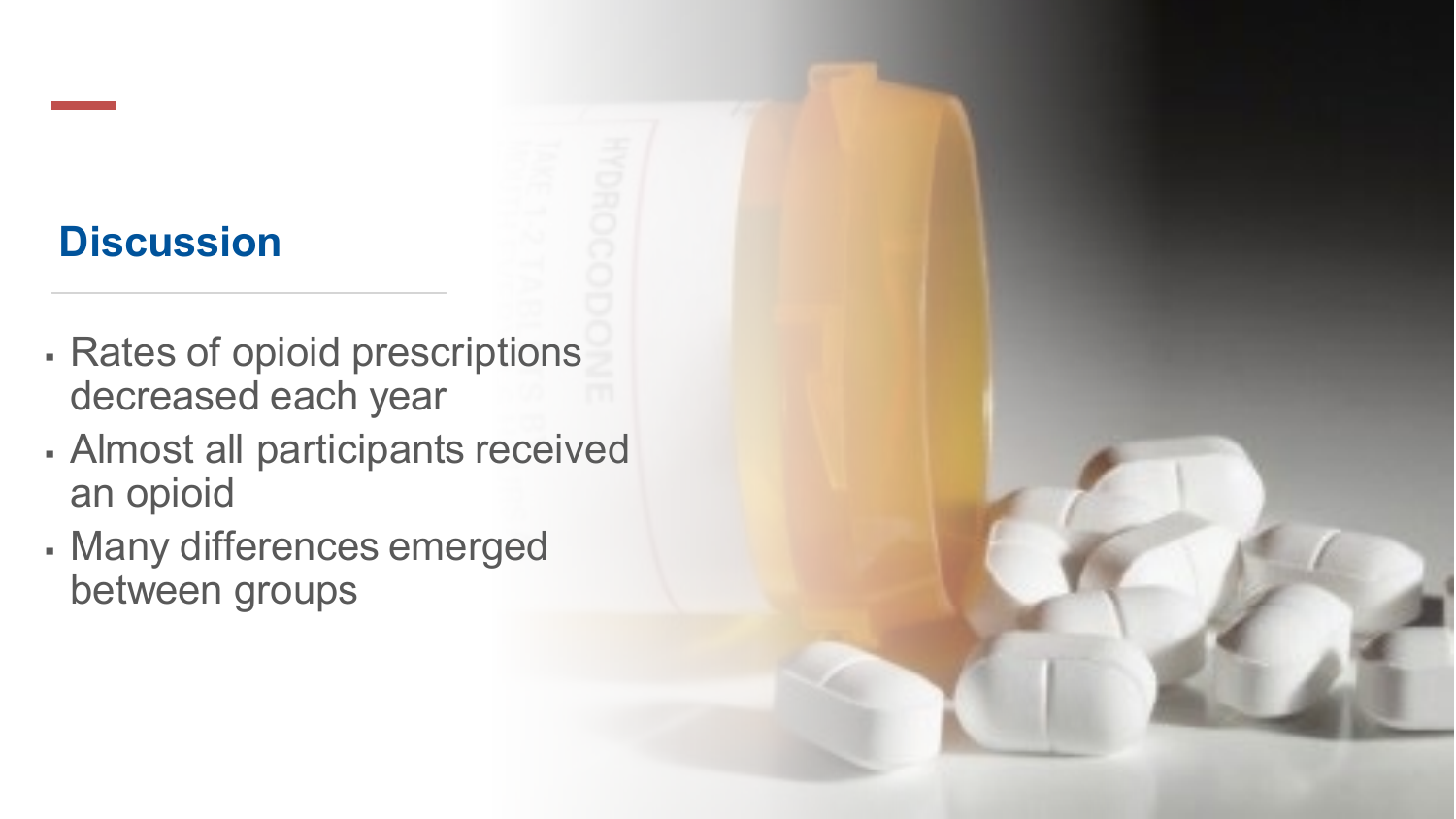

## **What is next?**

- Future studies
	- Alternate analgesics/Eligibility
	- Outpatient opioid use
	- Other types of non-surgical pain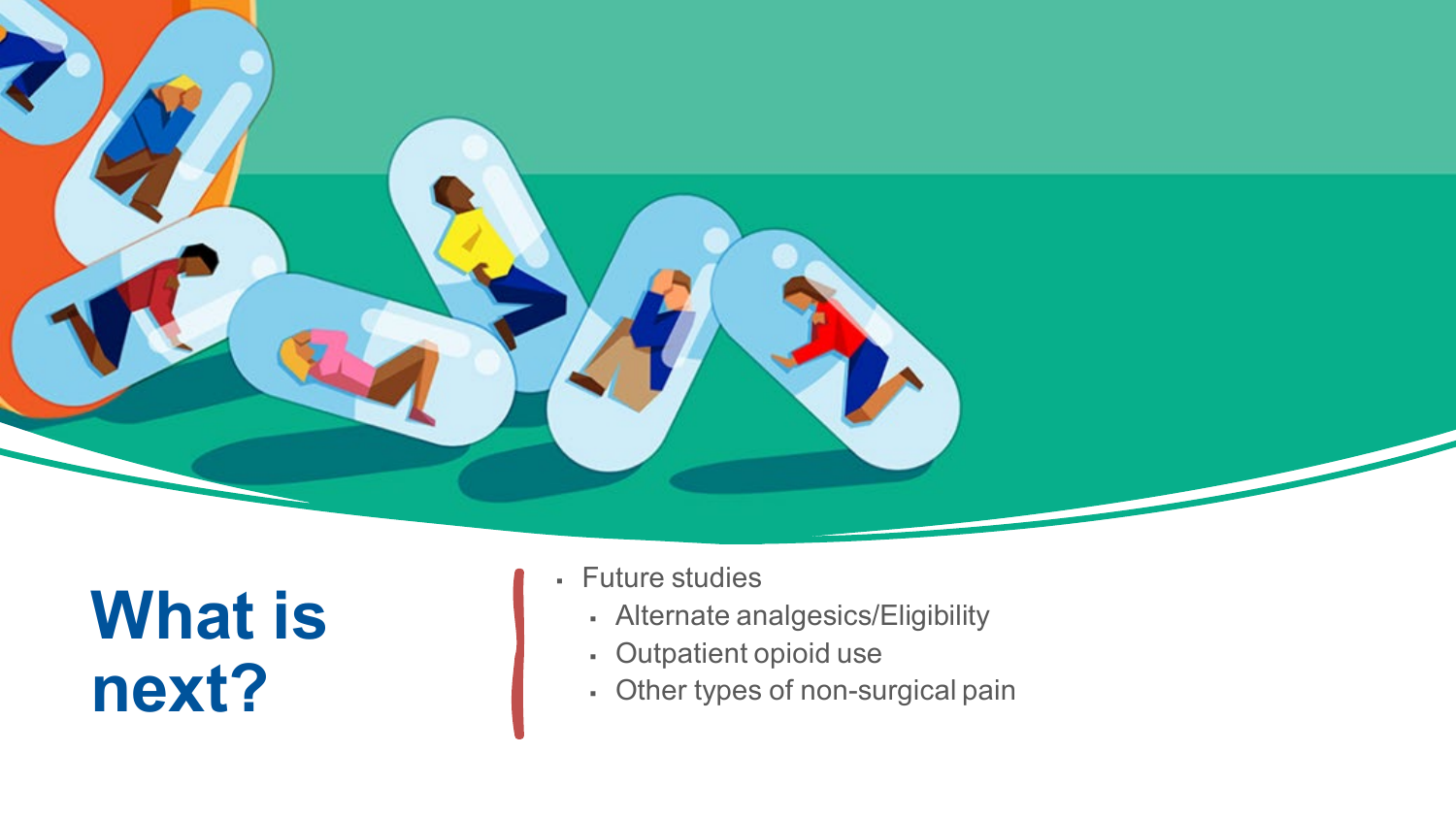## **References**

- Baker DW. The Joint Commission's Pain Standards: Origins and Evolution. Oakbrook Terrace, IL: The Joint Commission; 2017
- Lewén H, GardulfA, Nilsson J: Documented assessments and treatments of patients seeking emergency care because of pain. Scandinavian Journal of Caring Sciences2 4: 764-771, 2010
- Lanser P, Gesell S: Pain management: The fifth vital sign. Healthcare Benchmarks 8: 68-70, 2001
- Guy GP Jr, Zhang K, Bohm MK, Losby J, Lewis B, Young R, Murphy LB, Dowell D: Vital Signs: Changes in opioid prescribing in the United States, 2006-2015. Morbidity and Mortality Weekly Report, 66: 697–704, 2017 Available at <https://doi.org/10.15585/mmwr.mm6626a4>.
- Centers for Disease Control and Prevention: 2018 Annual Surveillance Report of Drug-Related Risks and Outcomes - [United States. Available at https://www.cdc.gov/drugoverdose/pdf/pubs/2018-cdc-](https://www.cdc.gov/drugoverdose/pdf/pubs/2018-cdc-drug-surveillance-report.pdf)<br>drug-surveillance-report.pdf
- Boonstra AM, Stewart RE, Köke AJ, Oosterwijk RF, Swaan JL, Schreurs KM, Schiphorst Preuper HR: Cut-off points for mild, moderate, and severe pain on the numeric rating scale for pain in patients with chronic musculoskeletal pain: Variability and influence of sex and catastrophizing. Frontiers in Psychology 7:1466, 2016